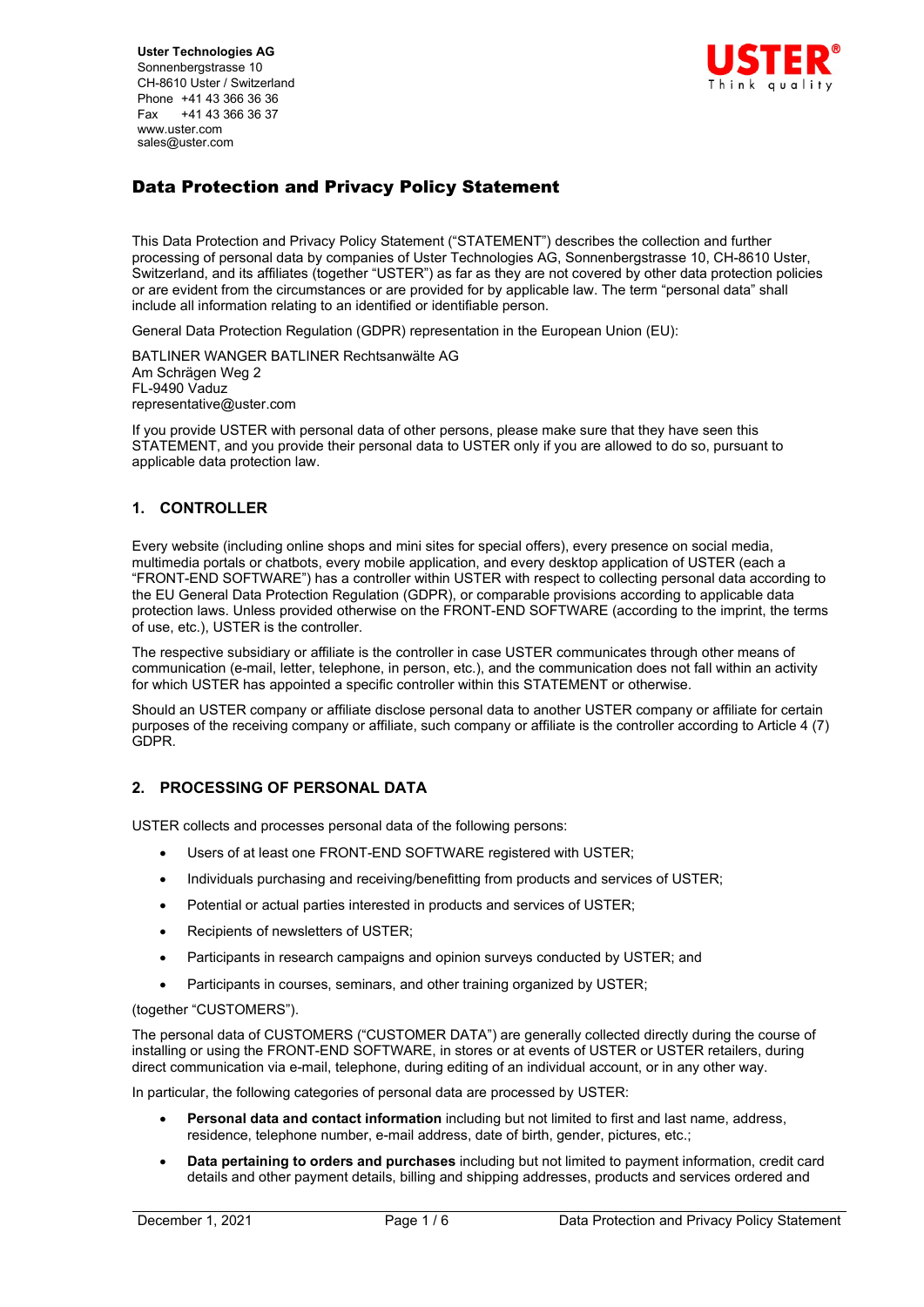

purchased, information connected to queries, complaints, and disagreements relating to products and services or respective contracts entered into such as warranty claims, rescissions and disputes, information regarding CUSTOMERS blacklisted by USTER, etc.;

- **Data in connection with product and services marketing** including but not limited to information such as newsletter opt-ins and opt-outs, documents received, invitations to and participations at events and special activities (as far as they are not part of a CUSTOMER PROGRAM), personal preferences and interests, etc.;
- **Data concerning the use of the FRONT-END SOFTWARE** including but not limited to the IP address and other identification (e.g., MAC address of smartphones or computers, cookies), date and time of FRONT-END SOFTWARE visits, visited sites and contents, referring websites, etc.; and
- **Data in connection with communication** such as preferred means of communication, correspondence, and communication with USTER (including records of the communication), etc.;

### (together "CUSTOMER DATA").

In addition, USTER collects:

- **Data of users of the FRONT-END SOFTWARE** who do not register with USTER ("VISITOR") but may constitute personal data ("VISITOR DATA") for example, with social media; the provisions of this policy regarding data collected from a CUSTOMER in connection with the use of the FRONT-END SOFTWARE shall apply accordingly even though the identification of a VISITOR usually is not possible for USTER; and
- **Information pertaining to employees and contacts of their dealers, suppliers and further business partners** (hereinafter natural persons shall be referred to as "PARTNERS", their data as "PARTNER DATA") such as contact details, information regarding their function, information relating to the previous contact with these individuals, data regarding marketing activities (e.g., receipt of newsletters), information regarding business transactions, requests, offers, tenders, conditions and contracts, information related to professional or other interests of the individuals.

Within the framework of their business relationship, CUSTOMERS will be required to provide CUSTOMER DATA necessary for the establishment and execution of the contractual relationship and the fulfillment of the associated contractual obligations or required by law. Without these data, USTER will generally not be able to conclude or execute the contract with the respective CUSTOMER. This also applies analogously to the PARTNER DATA as far as business relations with the dealers, suppliers, and business partners of USTER are concerned; in principle, these cannot be concluded and processed without information on their employees and other contacts. As any access to the FRONT-END SOFTWARE is logged, connection data (such as the IP address) will always be logged; this is done automatically during use and cannot be deactivated for individual VISITORS or CUSTOMERS for security purposes.

### **3. PURPOSE OF THE PROCESSING AND LEGAL BASIS**

In accordance with applicable law, USTER may process CUSTOMER DATA in particular for, but not limited to, the following purposes:

- In connection with goods and services offered, conclusions of contracts (in particular purchases), executions of contracts (in particular purchase contracts and contracts regarding the participation at customer programs and events), maintenance and development of customer relations, communication, promotions, advertisement and marketing (including newsletters and mailing of promotional materials), customer service, technical consultancy, support, sales, installation, and maintenance;
- Management of the users of the FRONT-END SOFTWARE and other activities in which CUSTOMERS participate, operation and enhancement of the FRONT-END SOFTWARE (including the provision of functions which require identifiers or other personal data) and further IT systems, identity verifications;
- Protection of CUSTOMERS, employees, and other individuals and protection of data, secrets, and assets of and entrusted to USTER, safety of systems and premises of USTER;
- Compliance with legal and regulatory requirements and internal rules of USTER, enforcement and exploitation of legal rights and claims, defense against legal claims, litigation, complaints, combating abusive conduct, engaging in legal investigations and proceedings and responding to inquiries of public authorities;
- Sale or acquisitions of business divisions, companies or parts of companies and other corporate transactions and the transfer of CUSTOMER DATA associated therewith; and
- Other purposes as far as a legal obligation requires processing, and such processing was evident from the circumstances or indicated at the time of the collection;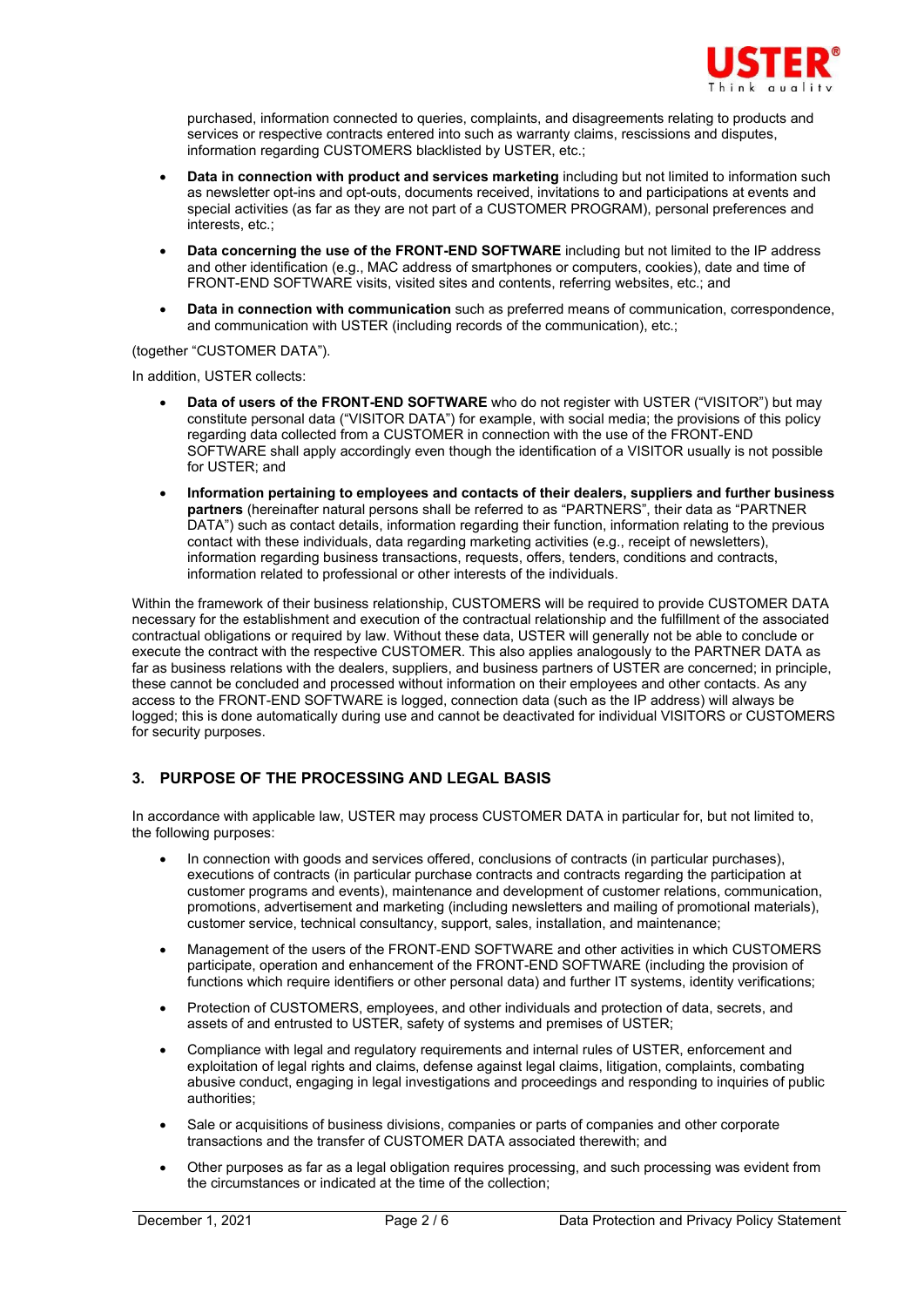

### (together the "PURPOSE OF CUSTOMER DATA PROCESSING").

USTER uses the CUSTOMER DATA for the PURPOSE OF CUSTOMER DATA PROCESSING based on the following legal grounds:

- Performance of contracts;
- Compliance with legal obligations of USTER;
- Consent of the customer;
- Legitimate interests of USTER, including but not limited to:
	- Purchase and shipment of products and services, also in connection with individuals who are not direct contractual partners (such as e.g., individuals receiving a gift);
	- o Carrying out advertisement and marketing activities;
	- $\circ$  Efficient and effective customer support, maintenance of contact, and other communication with CUSTOMERS outside of the processing of contracts;
	- o Understanding customer behavior, activities, concerns, and needs, market studies;
	- $\circ$  Efficient and effective improvement of existing products and services and development of new products and services;
	- $\circ$  Efficient and effective protection of customers, employees, and other individuals as well as protection of data, secrets, and assets of or entrusted to USTER, safety of systems and premises of USTER;
	- o Maintenance and secure, efficient and effective organization of business operations including a secure, efficient and effective operation and successful further development of the FRONT-END SOFTWARE and other IT systems:
	- o Reasonable corporate governance and development;
	- $\circ$  Successful sale and acquisition of business units, companies or parts of companies and other corporate transactions;
	- $\circ$  Compliance with legal and regulatory requirements and internal rules of USTER; and
	- $\circ$  Concerns regarding the prevention of fraud, offences, and crimes as well as investigation in connection with such offences and other improper conduct, handling of claims and actions against USTER, cooperation in legal proceedings and with public authorities as well as the prosecution, exercise of and defense against legal actions.

In accordance with applicable data protection laws, USTER may process VISITOR DATA in particular for the purpose of maintaining and developing the FRONT-END SOFTWARE (including the provision of functions that require identifiers or other personal data) for statistical analysis regarding the use of the FRONT-END SOFTWARE as well as for combating abusive conduct, for purposes of legal investigations or proceedings and for the response to inquiries of public authorities. The VISITOR DATA shall be processed in accordance with the principles set out for CUSTOMER DATA above.

In accordance with applicable data protection laws, USTER may process PARTNER DATA in particular for the purpose of entering into and performance of contracts and other business relationships with PARTNERS. promotions, advertisement, and marketing, communication, invitation to events, and participation in promotions for PARTNERS, organization of joint activities, compliance with legal and regulatory requirements and internal rules of USTER, enforcement, and exploitation of legal rights and claims, defense against legal claims, litigation, complaints, combating abusive conduct, engaging in legal investigations and proceedings and responding to inquiries of public authorities, for the sale or acquisition of business units, companies or parts of companies and other corporate transaction and related transfers of PARTNER DATA. The PARTNER DATA shall be processed in accordance with the principles set out for CUSTOMER DATA above.

All the purposes of processing shall be applicable for the whole USTER Group, i.e., not only for the company which initially collected the personal data. Personal data of CUSTOMERS, VISITORS, and PARTNERS are collected for the purpose of all USTER companies.

# **4. DISCLOSURE OF DATA AND TRANSFER OF DATA ABROAD**

In accordance with applicable data protection laws, USTER may disclose CUSTOMER DATA, VISITOR DATA, and PARTNER DATA to the following categories of third parties who process PERSONAL DATA in accordance with the PURPOSE OF CUSTOMER DATA PROCESSING on behalf of USTER or for their own purposes:

Service providers (within USTER as well as external), including processors;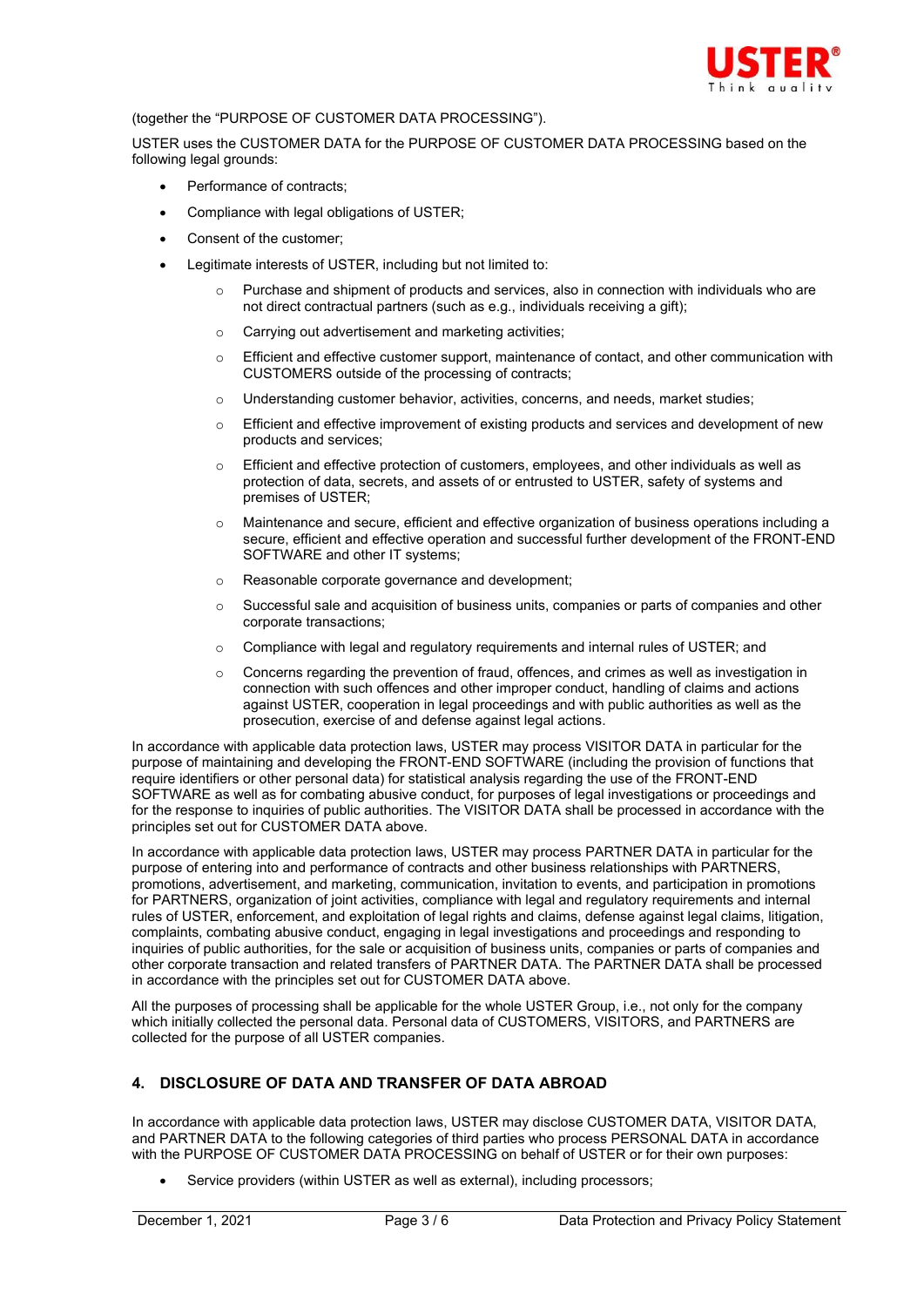

- Agents, dealers, suppliers, and other business partners;
- Local, national and foreign authorities;
- Acquirers or parties interested in acquiring business units, companies, or other parts of USTER; and
- Other parties in potential or actual legal proceedings;

#### (together "THIRD PARTIES").

USTER may disclose CUSTOMER DATA, VISITOR DATA, and PARTNER DATA within USTER as well as to THIRD PARTIES and in any country worldwide, including in particular all countries in which USTER is represented by companies, affiliates, agents, or other offices and representatives as well as countries in which service providers of USTER process their data. If data are disclosed to countries that do not guarantee adequate protection, USTER will ensure adequate protection of data disclosed by CUSTOMERS, VISITORS, or PARTNERS by way of putting adequate contractual guarantees, in particular on the basis of EU standard clauses or it bases the transfer on the exceptions of consent, conclusion or performance of contract, the determination, exercise or enforcement of legal claims, overriding public interests or it discloses the data in order to protect the integrity of these individuals. The CUSTOMER, VISITOR, or PARTNER can obtain a copy of the contractual guarantees from USTER or will be advised where to obtain such copies under the Contact Address given in Para. 1 at the beginning of this document. USTER reserves the right to redact such copies for reasons of data protection or secrecy.

When the CUSTOMER downloads the FRONT-END SOFTWARE from a third party's digital distribution platform (e.g., an app store), USTER has no influence on the collection of CUSTOMER DATA by said third party.

### **5. STORAGE OF DATA**

As a rule, USTER retains contract related CUSTOMER DATA and PARTNER DATA as long as the contractual relationship is ongoing and for ten years after the termination of the contractual relationship, unless a longer statutory store obligation is applicable on a case-by-case basis; this is required for reasons of proof, another valid reason for an exception is pertinent based on applicable law, or the deleting of the data is required earlier (in particular because the data is no longer needed or USTER is required to delete the respective data).

As a rule, shorter retention periods are applicable for operational data containing CUSTOMER DATA, VISITOR DATA, or PARTNER DATA (e.g., protocols, logs).

Business records, including communications, will be retained as long as USTER has an interest in them (in particular an interest for reasons of proof in case of claims, documentation of compliance with certain legal or other requirements, an interest in non-personalized analysis) or is obligated to do so (by way of contract, law or other provisions). Deviating legal obligations are reserved in particular with respect to anonymization or pseudonymization.

### **6. COOKIES, GOOGLE ANALYTICS AND SOCIAL PLUG-INS**

USTER uses cookies on its FRONT-END SOFTWARE. Cookies are a widespread technique that allocates an identification to the browser of the user of a FRONT-END SOFTWARE which the user saves and shows upon request. On the one hand, USTER uses session cookies which are automatically erased when the user closes the FRONT-END SOFTWARE and which enable the server to establish a stable connection to the user (so that the content of a shopping basket is not lost, for example) as long as the user browses on the FRONT-END SOFTWARE.

On the other hand, permanent cookies which are erased only after a period defined per FRONT-END SOFTWARE are used. Permanent cookies allow saving certain settings (e.g., language) for several sessions or allow for an automated log-in. The user consents to the application of permanent cookies by way of using the FRONT-END SOFTWARE and the respective functions (e.g., language settings and automated log-in). The user may block the application of cookies on the browser or delete cookies there, which may, however, impair the use of the FRONT-END SOFTWARE.

In accordance with applicable law, USTER may install coding in newsletters and other marketing e-mails, which allow it to determine if the recipient has opened an e-mail or downloaded pictures contained in the e-mail. However, the recipient may block this application in the e-mail application. In any case, the user consents to the application of this technology by way of receiving newsletters on other marketing-related e-mails.

Should USTER place an advertisement of third parties on the FRONT-END SOFTWARE (e.g., banners) or intend to place an own advertisement on the FRONT-END SOFTWARE of a third party, cookies from companies specializing in the use of such advertisement may be used. USTER will not disclose personal data to such companies, i.e., they shall only place a permanent cookie with users of the FRONT-END SOFTWARE in order to recognize users and do so in the sole interest of USTER. This allows USTER to place aimed advertisements for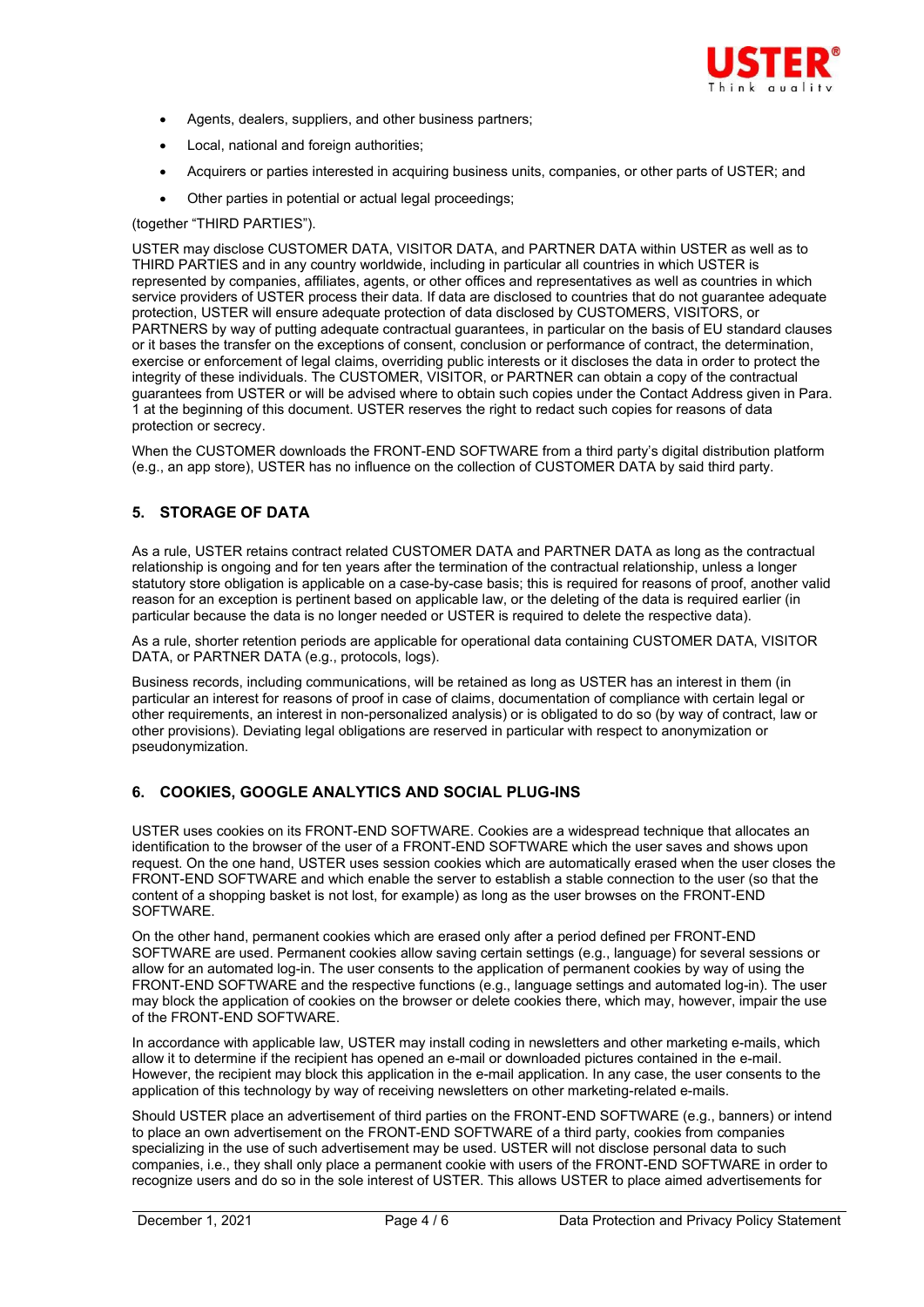

these users on external websites (e.g., in connection with products for which these users showed an interest in the online shop). USTER will not disclose personal data to the operators of external websites either.

USTER may use Google Analytics or similar services on its FRONT-END SOFTWARE. These applications are third-party services that allow USTER to measure and analyze the use of its FRONT-END SOFTWARE. The provider of these services may be located in any country worldwide (in the case of Google Analytics, which is operated by Google Inc., it is the U.S., www.google.com). The service provider uses permanent cookies for these applications. USTER will not disclose any personal data to the service provider (who will also not save any IP addresses). The service provider may, however, monitor the use of the FRONT-END SOFTWARE by the user and combine these data with data from other websites monitored by the same service provider which the user has visited, and the service provider may use these findings for its own benefits (e.g., control of advertisements). The service provider knows the identity of the user who has registered with the service provider. In this case, the processing of personal data will be the service provider's responsibility, and data shall be processed according to the data protection policies of the service provider. The service provider will provide data on the use of the FRONT-END SOFTWARE to USTER.

In addition, USTER may use plug-ins from social media networks such as Facebook, Twitter, Youtube, Google+, Pinterest, or Instagram on its FRONT-END SOFTWARE. In the default setting of the FRONT-END SOFTWARE, plug-ins are deactivated; the user can thus choose whether and when to activate them. Should the user do so, the social media providers are able to establish a direct connection to the user during a visit on the FRONT-END SOFTWARE, which allows the social-media provider to be aware of the user's visit and to analyze the respective information. The subsequent processing of the personal data will be conducted under the responsibility of the social media provider and according to his data protection policies. The provider of the respective social media offering will not disclose any information to USTER.

# **7. DATA SECURITY**

We use a common encryption technology in connection with the highest encryption levels that are supported by your browser. If a page on our website was/is being transmitted encrypted, it is shown by the lock symbol in the address bar of your browser.

Additionally, we use appropriate technical and organizational security measures to protect your data from accidental or intentional manipulation, partial or complete loss, destruction, or to prevent unauthorized access by third parties. Our security measures are continuously upgraded according to the latest technological developments.

### **8. CUSTOMER SERVICE**

Services to CUSTOMERS may be provided by an agent ("AGENT") on behalf of USTER. In accordance with applicable data protection laws, USTER may disclose according to Para. 4 above CUSTOMER DATA to the AGENT for the PURPOSE OF CUSTOMER DATA PROCESSING as defined in Para. 3 above. The AGENT may collect and process the CUSTOMER DATA for the PURPOSE OF CUSTOMER DATA PROCESSING as defined in Para. 3 above.

### **9. NEWSLETTER AND BANNER ADVERTISEMENT**

If you subscribe to our newsletter, you will receive an e-mail containing a hyperlink immediately after signing up. By clicking on the said link, you confirm your subscription (double opt-in method). If you do not click on the link, we will delete your e-mail address from our temporary list, and no subscription will be made.

If you confirm your subscription, you give us permission to save your e-mail address, including the date and time of signing up, your IP address as well as the selected newsletters. We only use your e-mail address and personal data to manage and send the selected newsletter in the selected periodicity.

Our newsletters do not contain visible or hidden counters, third-party ads, or links to external websites that are not directly connected to the content in the newsletter.

The legal basis for sending you a newsletter is Article 6 (1) lett. a GDPR.

Each newsletter contains a reference on how to unsubscribe from the newsletter.

USTER may send newsletters or other commercial communications in connection with its products and services to CUSTOMERS and PARTNERS. In accordance with applicable law, USTER reserves the right to do so without prior consent of existing customers and business partners. However, the respective customers and business partners may object to a further mailing of newsletters or other commercial communications at any time through their account on the respective FRONT-END SOFTWARE or through the link indicated in every mailing.